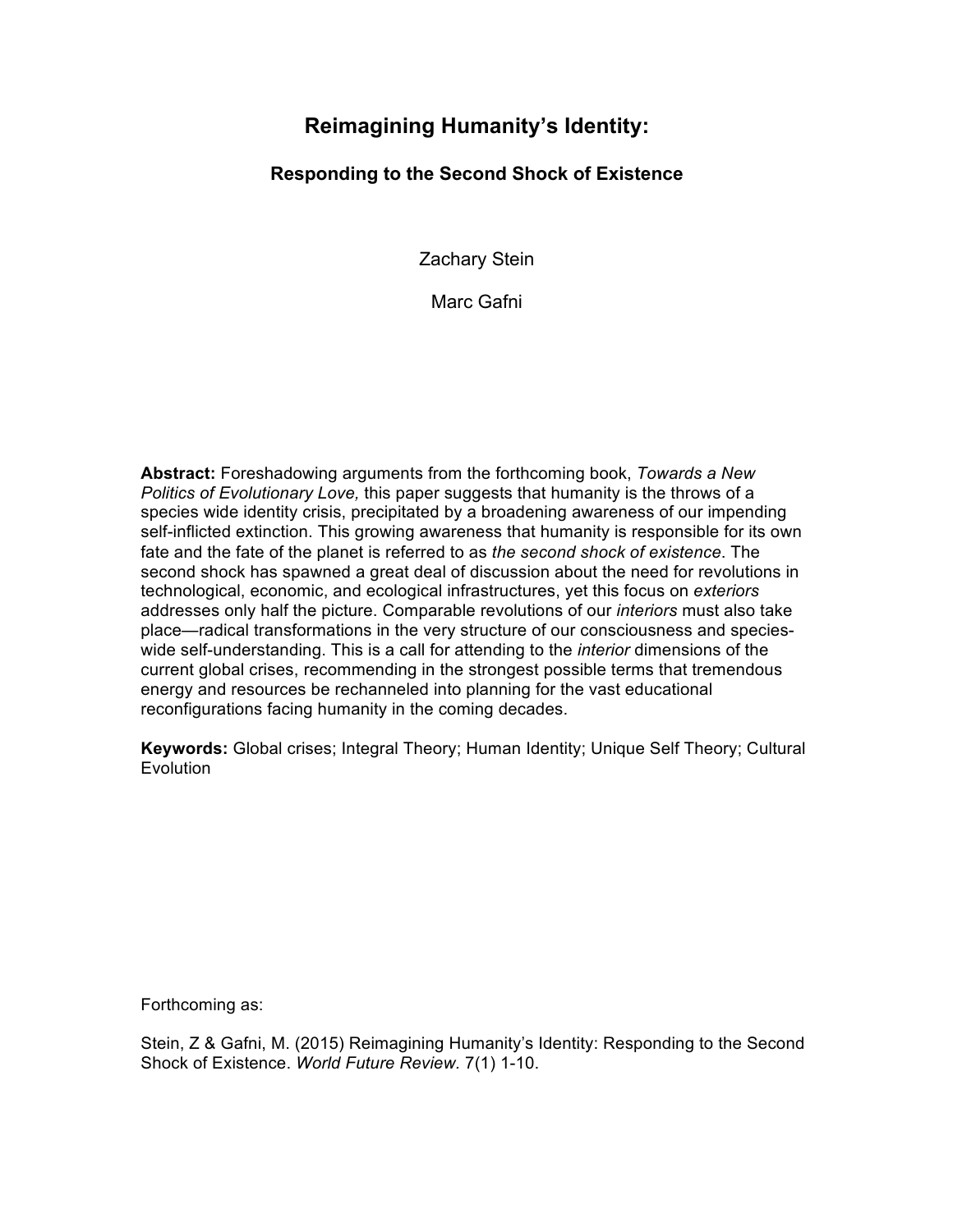In every era of human history there have been those who believed that the world as they knew it was coming to an end, and that a new world was preparing to be born, either on Earth or in Heaven. From the ancient cults of the sun god, through medieval millennialism, to  $19<sup>th</sup>$  century utopians and revolutionaries, humanity has often understood itself as somehow on the edge of a cataclysmic transformation of the world. Today is no different: the recent flurry of speculation surrounding the year 2012; the declarations of a new "post-scarcity" age; the trepidations about global climate change; the revolutionary political energies that swept the Middle East during the Arab Spring; futurist speculations about a coming "Singularity;" trans-humanists bent on designing some kind of silicon immortality. We are, as we have always been, a species that understands itself as a privileged witness to the birth of a new world. While we echo our ancestors in declaring that our age is the fulcrum of history, there is one difference between them and us: *we are right*. Today we are witness to the greatest transformation of the planet since the first *homo sapiens* began building languages and societies.<sup>1</sup>

#### *The Second Shock of Existence: At Last We Know We Are One*

It is not as strange as it may seem to compare ourselves to the so-called "dawn humans"—those who displayed the first glimmers of self-awareness, as evidenced most clearly in their meaning-laden burial rituals. In the shadows of pre-history humanity faced *the first shock of existence*, as self-consciousness

 <sup>1</sup> For a more complete discussion of all the issues raised in this paper see our forthcoming book, Gafni, M. & Stein. Z. *Towards a New Politics of Evolutionary Love*. (San Francisco: Integral Wisdom Press, 2015).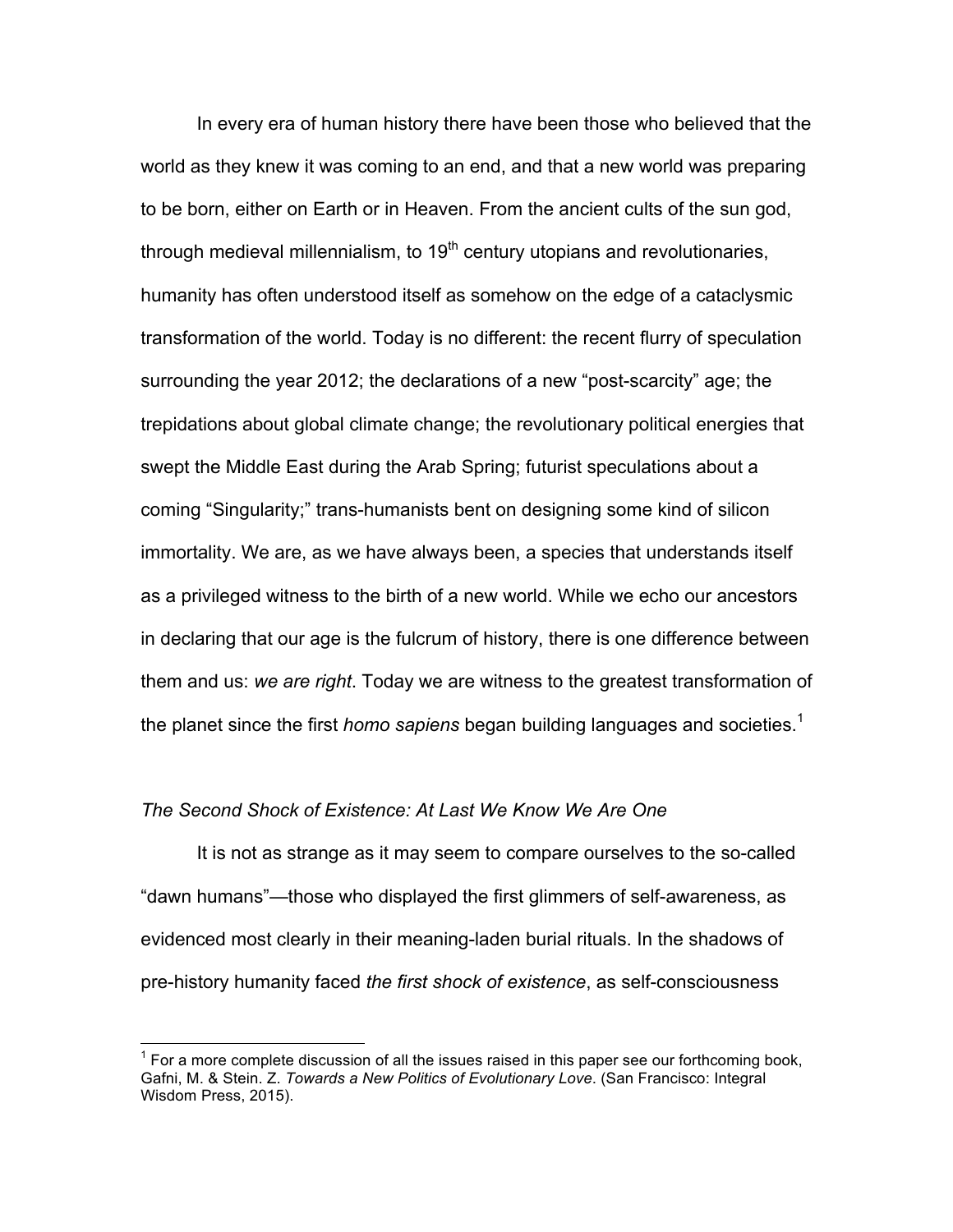emerged from the ouroboric eternity of nature and humans became the first (and only) organism on Earth with an awareness of its own death. Each member of our species comes to understand and face its own mortality, a situation unique in the whole of the natural world. At some point, we came to know that everything in nature dies, and that this holds true for each and every human being. Imagine the dawning of this realization in pre-historic man. Consider that there was a first time this realization was uttered in human language. What were these first words spoken about death? What fearful and sublime things did the earliest humans speak when conducting the first funeral rites? What grief, confusion, and anger did they express? Could we today even understand? How did they make sense of it, make it a part of their story, a part their world?

The first shock of existence—the awareness of a separate self, and its mortality—kicked off thousands of years of what might best be described as the collective construction of compensatory and defense mechanisms. We worked to deny death by any means possible, from human sacrifice to immortality cults, the multitudinous "Atman projects" that litter the landscape of political history, and the often ill-advised attempts of modern science to control and predict nature.<sup>2</sup> Awareness of death invested life with a sense of urgency and meaning. Ritual, art, agriculture, poetry—all proliferated, as the first shock of existence and separation became one of the touchstones of human self-understanding.

 <sup>2</sup> See: Mumford, L. *The Myth of The Machine, Vol 1.* (New York: Harcourt Brace, 1967)*;* Becker, E. *Denial of death* (New York: Free Press,1972); Wilber, K. *Up From Eden* (Boston: Shambala, 1981).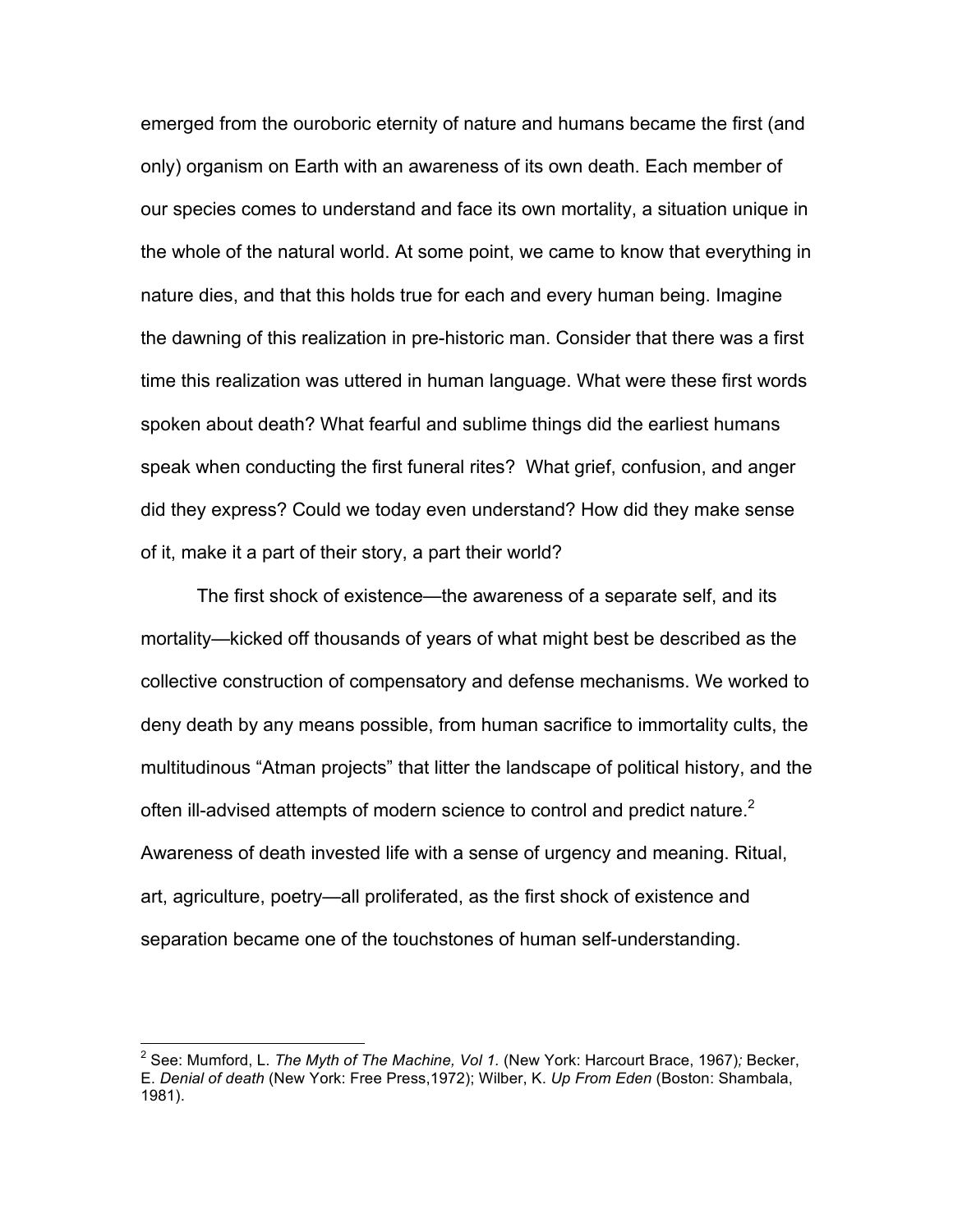The first shock of existence resulted in profound creativity and a genuine unleashing of Eros, as humanity sought to overcome limitation, separation, and (in some cases) even death itself. We have since woven a vast and complex interconnected world. We have abundance of almost unimaginable scale, human creations so large and beautiful they would have appeared as if of divine origins to our ancestors.<sup>3</sup> The weaving of these vast and complex energy regimes produced two kinds of results, Eros, and Pseudo-Eros—dignity and disaster, beauty and tragedy<sup>4</sup>. At the same time we came together as one world, we eventually created the very conditions of that world's destruction.

In the passions of Eros (and the delusions of pseudo-Eros) we forged ahead unwittingly seeding ecological destruction, social dysfunction, and individual alienation. Simple ignorance has always been part of the problem. Our ambitions to engineer natural and social systems have often far outstretched our knowledge of how these systems truly work. Unforeseen consequences and "collateral damage" have always accompanied large-scale innovations. New technologies (with their own unforeseen consequences) are used to fix the unforeseen consequences of previous technologies. This is a trend that has characterized endless "innovations," from agro-business to bio-medical technology. Moreover, with *separation* as the underlying assumption about the human personality, our alienation from nature and each other has resulted in a sense that we are each "abstract isolated self-interested individuals," who

 <sup>3</sup> And so they would appear today to our unjaded eyes: "*Not "Revelation"– 'tis– that waits, But our unfurnished eyes"* -Dickenson.

<sup>4</sup> See, Gafni, M. *The Mystery of Love*. (New York: Atria Books, 2003) on the distinction between Eros and pseudo Eros.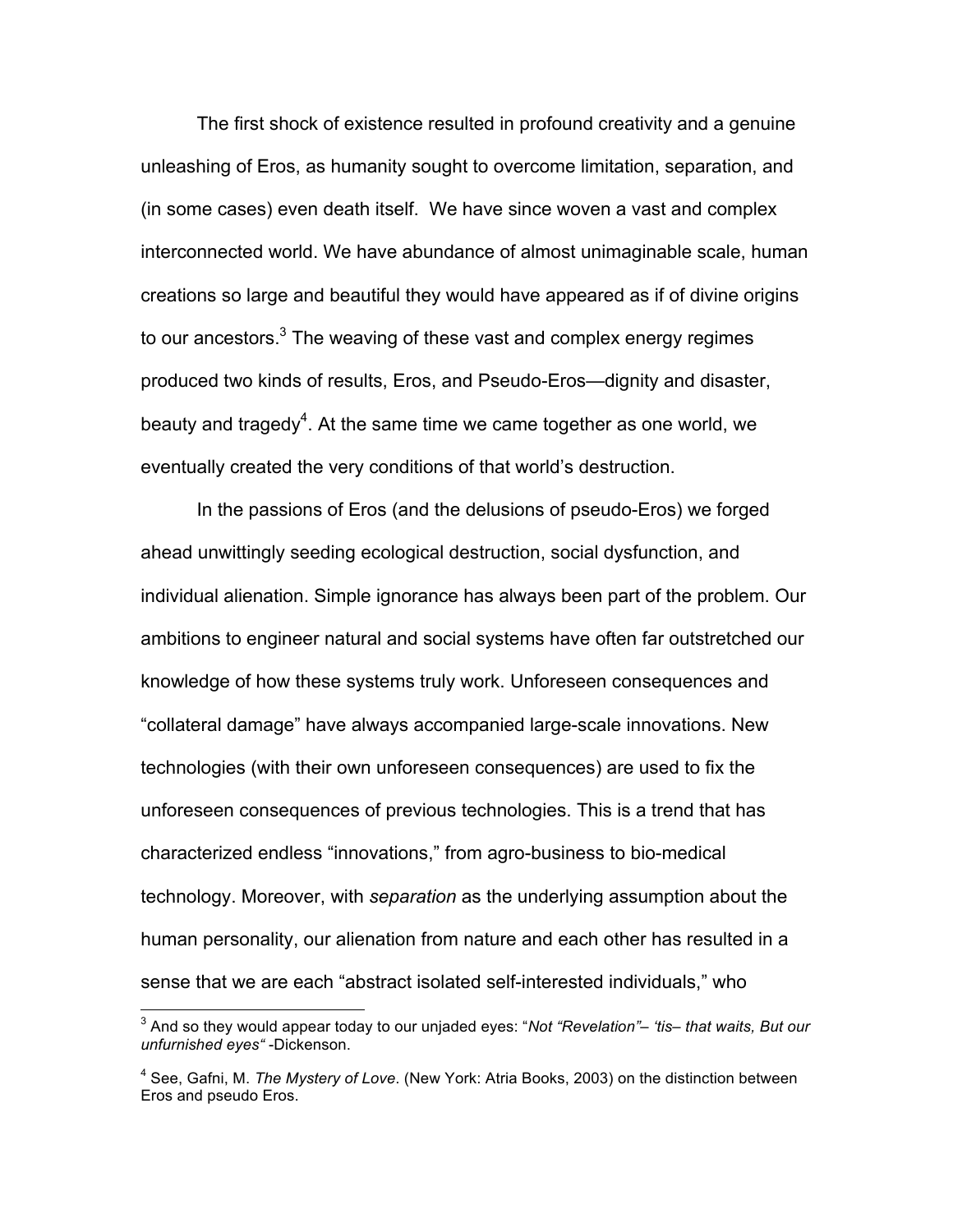calculate actions in terms of "cost-benefit analysis" and always seek to off-load damages as "externalities"—unable to see that more for the self does not necessarily mean less for the other.<sup>5</sup> So while the first shock brought with it profound innovation, adventure, and genuine world-transforming Eros, it has also been profoundly destructive and wasteful, and has ultimately brought humanity to the verge of self-inflicted extinction. And ironically so, in that our extinction will have resulted from our attempts to avoid and deny death.

Today, in the maelstrom of post-modernity we are collectively facing *the second shock of existence*, which is the realization that the survival of the entire human race is in danger.<sup>6</sup> Moreover, we now face this second shock—this *awareness of the mortality of the species—*precisely because of the actions that followed in the wake of the first shock. Our attempts to build a world that would insulate us from death have brought us to a point where we must now face death on a scale that is almost unimaginable. The more perceptive among us know that it is our own actions that brought us to this point, and we know that it is only by our own actions that we might avoid the apocalyptic scenarios that haunt our

 <sup>5</sup> As explained more fully in Gafni & Stein *Towards a New Politics of Evolutionary Love*, one important way to understand the Enlightenment is in terms of the insight that "*there are no externalities*."

 $6$  The idea of the second shock has been around for some time, although it had not been explicitly named until Gafni explicated the intimate relationship between unique self and a new politics of love in response to the Second Shock of existence and Mauk Pieper, a European philosopher who is a student of Integral theory and Unique Self teaching, a close colleague of Gafni, as well who serves as the director of the European branch of Center for Integral Wisdom, later coined the term., see, Pieper, M. *Humanity's Second Shock and Your Unique Self.* (Independent Publishing, 2014). The general idea is not new: humanity has reached a stage of planetary impact and interconnection such that we are entering a new epoch of our species being. This can be found in Marx, Teilhard de Chardin, Sri Aurobindo, Lewis Mumford, and William Irwin Thompson, among many others. The innovation here is giving the insight a name that relates it historically to the first shock, putting it in the context of Integral Meta-Theory, and inquiring into its implications, especially ethical and political.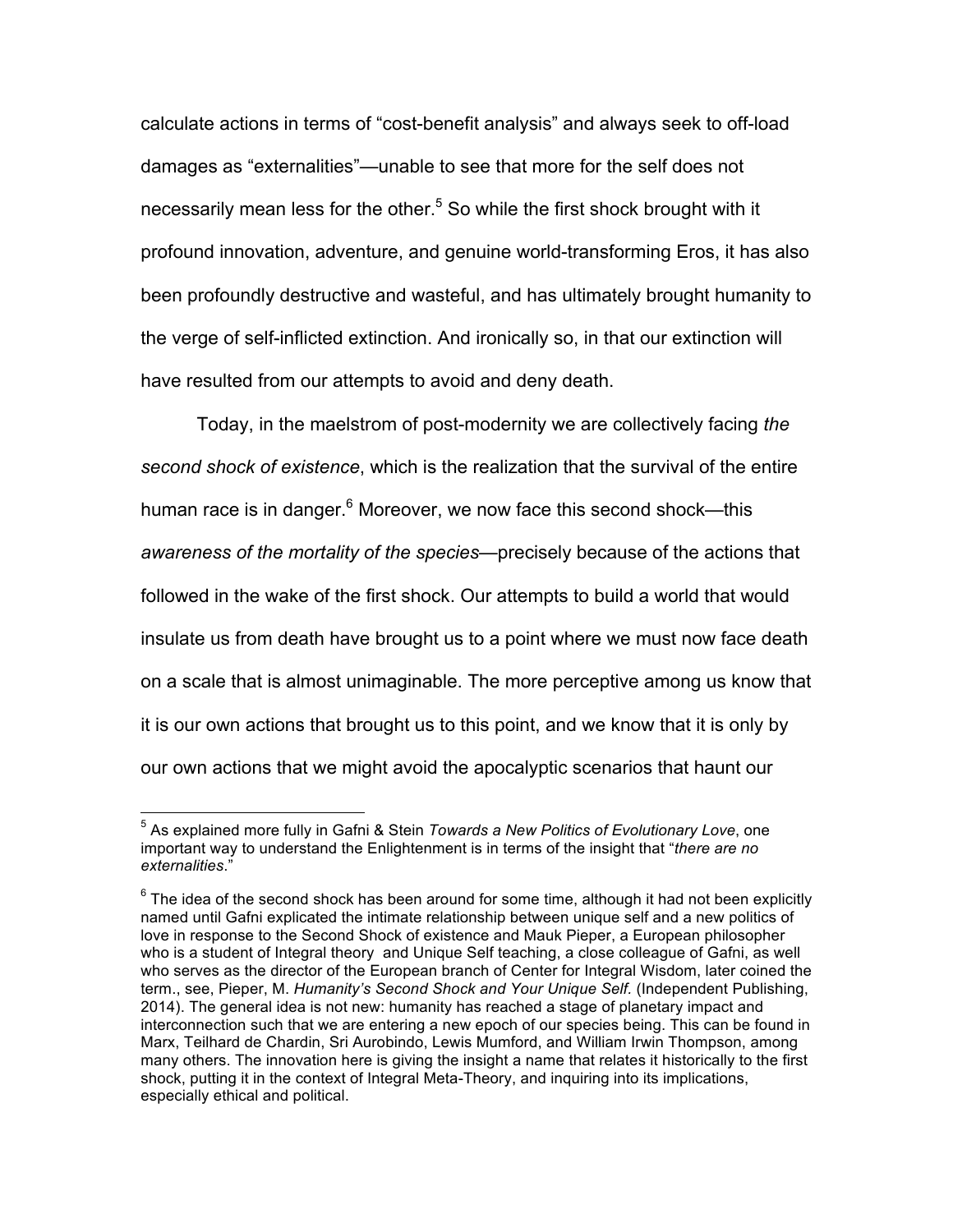collective imagination<sup>7</sup>. Nothing defines our era more than the dawning awareness of the possibility of *the self-inflicted extinction of the human race.* 

We suggest that, in fact, the second shock of existence is an important, necessary, and world-historical millstone in the evolution of consciousness and culture. The first shock made us aware that death threatens the meaning of each individual's existence; the second shock teaches that self-inflicted extinction threatens the meaning of the whole species' existence. Just as the first shock was necessary in furthering humanity's mature and complex relation to the universe, so the second shock is necessary as a further impetus toward greater maturity and complexity. However, whereas the first shock served to separate us from nature and each other, the second shock will serve to reunite us with the natural world and weave the diverse strands of our now fragmented global culture into a common humanity. $8$  The second shock is awakening us to the patterns that connect all of humanity as part of a common destiny, a destiny intimately tied into the future of the biosphere. The second shock is a deepening of humanity's awareness of its place in the universe; it results in the dawning

The model of the sheer number of popular movies and books that feature end-of-the-world scenarios.<br>The state of the sheer number of popular movies and books that feature end-of-the-world scenarios. Even cartoons feature characters "saving the world" or even "saving the universe." This was not the case in decades past, when mainstream entertainment did not dwell on zombies, dystopias, pandemics, genocidal AI, climatological chaos, meteorite collisions, and the fulfillment of ancient apocalyptic prophecies of global catastrophe—all actual recent blockbuster movie plots.

 $8$  In some cases, it is true that the first shock drove a small percentage of humanity to overcome their individual separation, alienation, and suffering through the development of religious and spiritual practices for achieving deeply mystical states of unity, nonduality, or oneness, thus transcending the primordial separation of humans and the rest of reality and overcoming the first shock of existence. This "solution" to the first shock impacted, however, a relatively small number of humans. Not much more than a few percent of the population were ever seriously involved in these practices. Part of the extraordinary nature of the second shock is that, precisely because of its species-wide impact, any successful response to it will reach an inordinately larger number of individuals than ever before in history—potentially saturating humanity's self-understanding in its entirety, and thus reconstituting our "species being."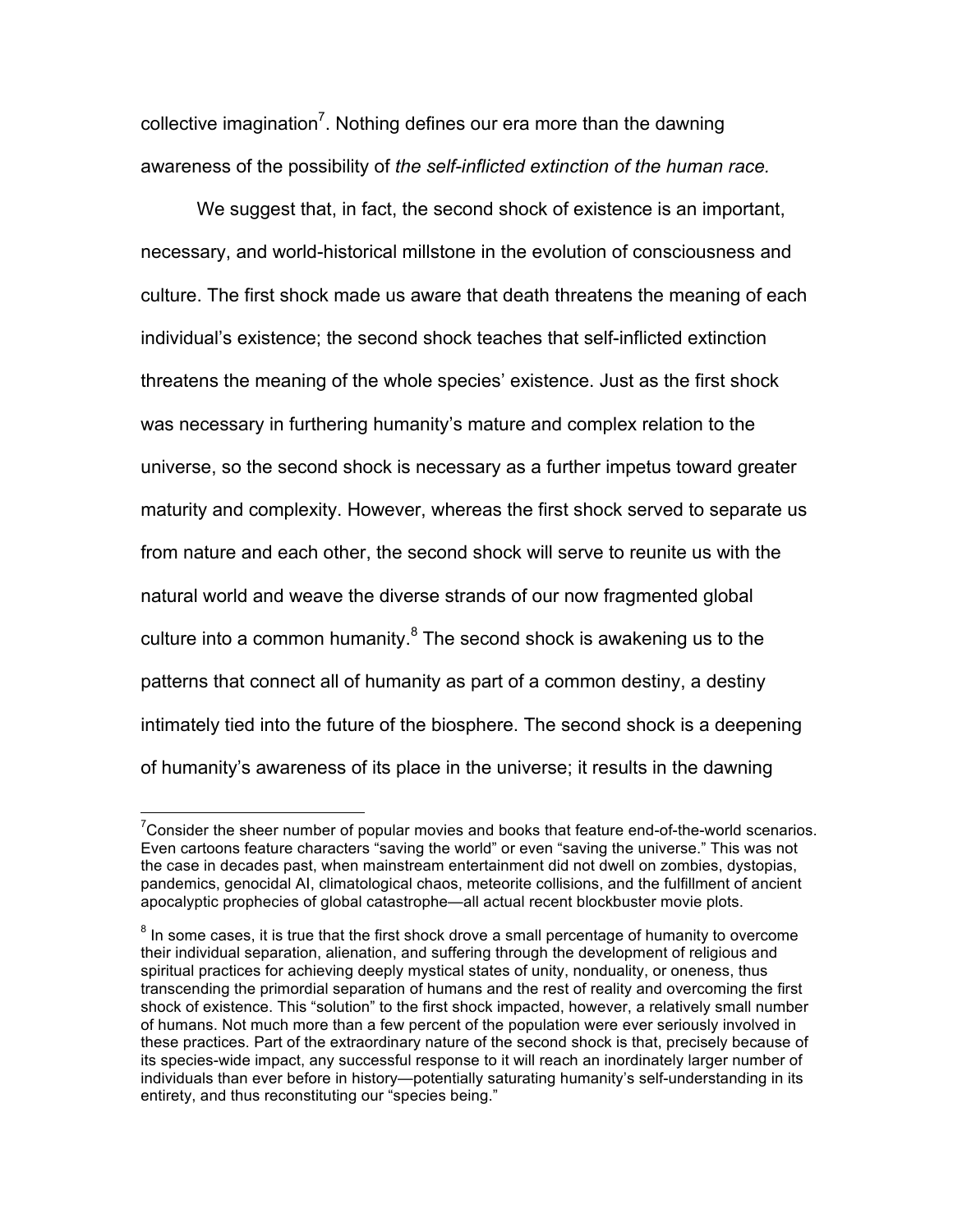awareness of our profound ethical obligations as the sole stewards of humanity and the planet.

### *Pessimists, Optimists, Interiors, and Exteriors*

Humanity is now in a situation where we recognize (for the first time, really) that our ability to exploit nature is profoundly *limited*—we have run up against very real physical boundaries to our continued existence. At the same time, in some sectors, there is a dawning realization that we are already in possession of an *unlimited resource—*the power of human creativity and innovation, a realm in which *there is no scarcity*. The tensions between these two realities—dangerous scarcity alongside inspiring plentitude—define our age. It is an age in which heaven competes with hell for a chance to be born. Culturally, this has given us two camps: the pessimists and the optimists, both focused on the state of our *techno-economic-ecological exteriors*. *<sup>9</sup>* Techno-Optimists see a future in which our current techno-economic systems are salvaged, re-designed, and made increasingly scientific, efficient, and profitable; we will avert ecological

 <sup>9</sup> We will further discuss these two camps—the *techno-economic-ecological optimists* and the *techno-economic-ecological pessimists.* Here it should simply be pointed out that both camps make the same mistake, by focusing primarily on techno-scientific knowledge and physical instantiations thereof. As one noted *techno-economic-ecological optimist* put it: "the most valuable resource we have and that we have ever had is the sum of our human knowledge—our comprehension of how the universe around us functions and how to manipulate it to our ends," from: Naam, R. *Infinite Resource.* (Lebanon, NH: University Press of New England, 2013), vii. Pessimists echo these sentiments, only they express the opposite valuation of human technoscience, suggesting we *don't* understand nature and have miss-stepped in our attempts to control it. Nevertheless, *both camps reduce discussions of human knowledge to discussions of technoscientific control*. This is precisely the kind of profound and damaging truncation of human being and knowing that needs to be counteracted. There is much more to human knowledge and interiority than techno-science, including the realms of ethics, art, and spirituality. An Integral approach embraces the entirety of human being and knowing, and thus recognizes the possibility for crises and solutions in more domains than just the scientific and technological, see Wilber, K. *Sex, Ecology, Spirituality*. (Boston: Shambhala, 1995).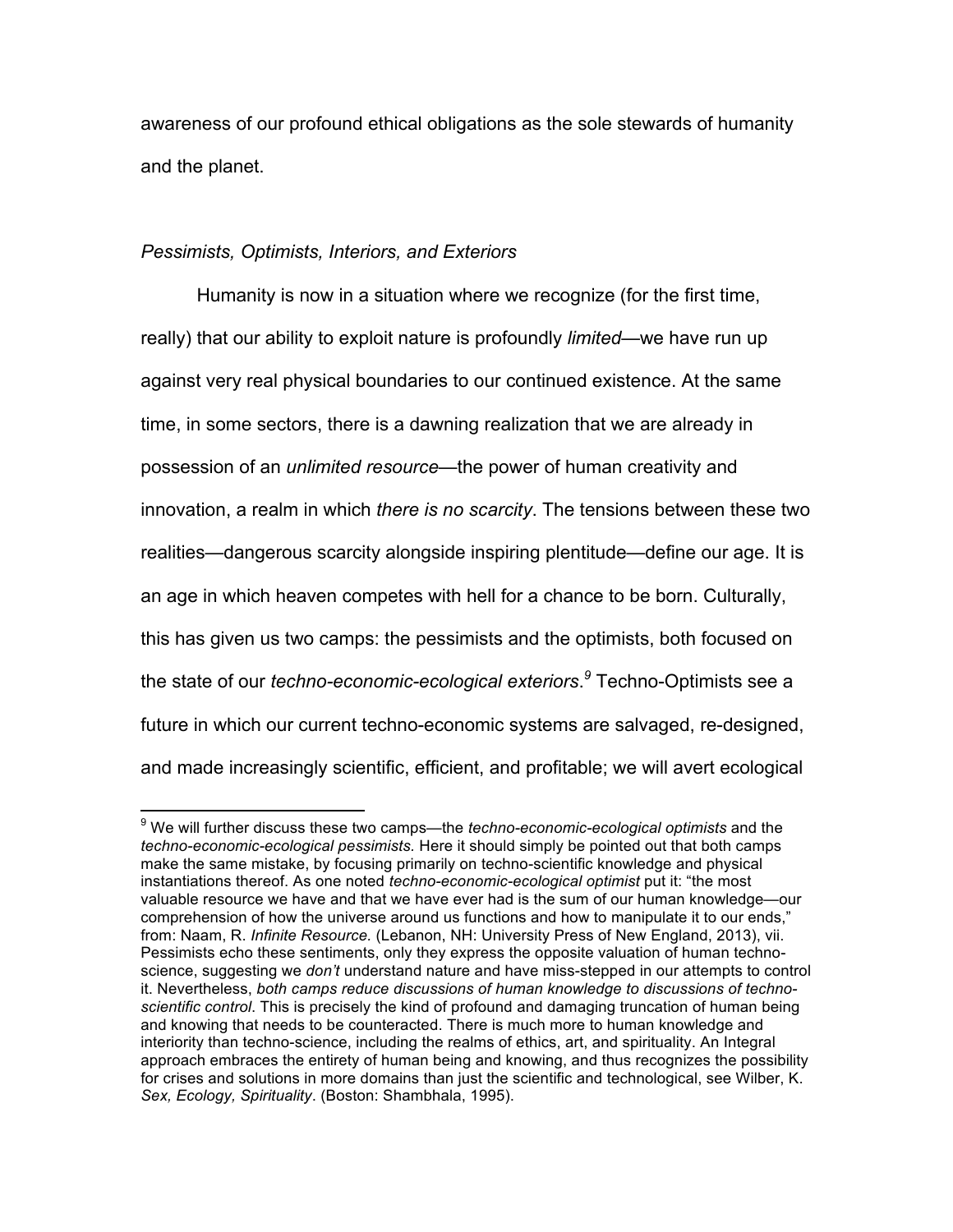disaster by creating a hyper-scientific, human controlled Heaven on Earth. Pessimists see these very attempts at continued scientific control and economic growth as the problem, sensing that the technologically wrought future they yield will give us more of what we've already had for nearly a century: a technoeconomic system that decimates communities and ecosystems, and that will eventually degrade the Earth until the biosphere is simply unable to sustain life. Both pessimists and optimists focus on *external* systems, processes, resources, technologies, and economies. When they speak of crises they refer to broken or scarce *things* (broken ecosystems, unhealthy food, toxic air, failing schools, etc.). When they speak of innovation, they mean the creation of new and better *things*  (healthy forests, organic food, new energy technologies, fresh air, good schools, etc). The future is in the balance for both camps, no doubt, and they both set their focus on the impacts of science, with a focus on sustainability and the physical continuity of life as we know it.

What both camps leave out a huge swath of reality, namely, *interiors*. Love, hate, values, worldviews, frameworks of identity, loyalty, commitment and integrity are all expressions of interiority—of consciousness itself. It is for that reason that we take a very different approach when thinking about the current global situation. We focus on *interiors*. Our focus is on moral crises and crises of self-understanding, crises in which hope and faith are the scarce resources; with mindsets, capacities, and worldviews in need of reform and redesign. We see a need for innovations toward new and better action-orienting worldviews, conceptual frameworks, and especially, a re-invention of the human sense of self.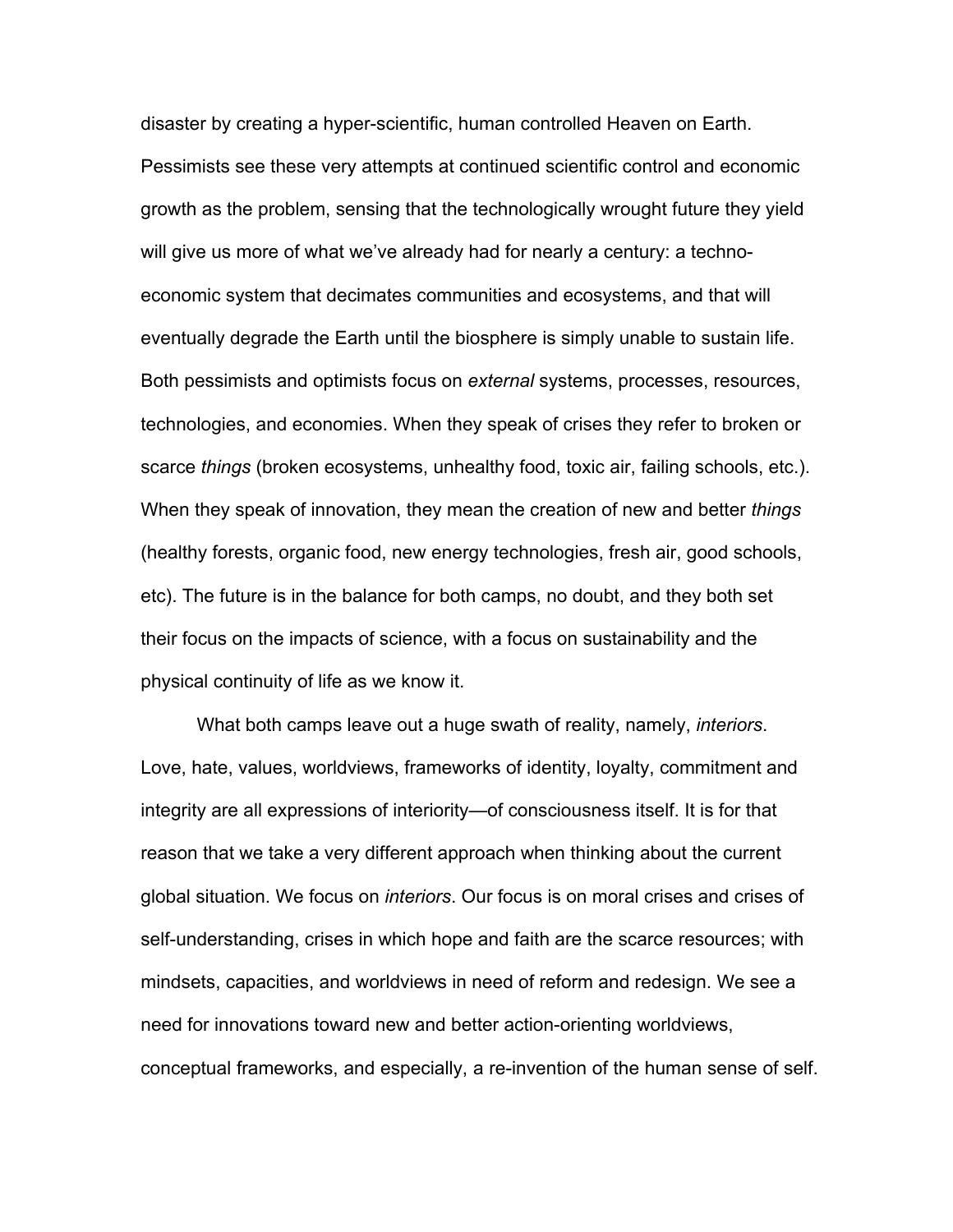Humans need a new sense of what it means to be human $10$ . Of course, we do not deny the crises that afflict the physical systems in which humanity is embedded and upon which humanity depends, neither do we deny the profoundly transformative possibilities that may accompany new technologies. The results of the second shock will impact every species on the planet, and many will not make it through the coming crises. This must be looked at as a scientific problem, as a problem of technology, infrastructures, and carbon emissions, and so on. But *exteriors* are only half the picture.

#### *Self-understanding in the Anthropocene*

Our species bears an obligation that is different from all other species; we are faced with a unique task that is tied into our capacity for self-consciousness and self-definition.<sup>11</sup> Our autonomy, issuing from the first shock of existence, has given us the ability to act from an explicit understanding of self and world (as

 <sup>10</sup> For a full elaboration of this idea, see: Gafni & Stein, *Towards a New Politics of Evolutionary Love.* Briefly, we suggest that there are several core structures of consciousness that are being enacted as part of a new sense of being human in the wake of the second shock. These are best considered in terms of Unique Self Theory in the context of Integral Meta-Theory. The details of this still emerging worldview and identity structure are beyond the scope of this paper. But see the special issue of the *Journal of Integral Theory and Practice* (6:1) dedicated to Unique Self Theory. See also, Ganif, M. *You Unique Self.* (Tucson, AZ: Integral Publisher, 2012); Gafni, M. *Radical Kabbalah* (Tucson, AZ: Integral Publisher, 2012). For more resources see also CenterforIntegralWisdom.com and UniqueSelf.com.

<sup>&</sup>lt;sup>11</sup> This is Lewis Mumford's point in the much neglected and proto-integral, Myth of the Machine. Mumford suggests that what makes humans different from animals is not that we use tools, or that we use language, or even that we create political structures (all classic definitions stemming from Aristotle). What makes us human, suggests Mumford, is that we have a conception of self. This conception is externalized, in language, ritual, art, story, and eventually reacts back upon its creator. We aim to achieve an image we have set for ourselves, and so we become a *doubly selffabricating* species: we fabricate an imagined or ideal self, which we then use to guide us in the literal fabrication of our actual, embodied self. The *self-concept* is the catalyst of both individual and cultural evolution. We discuss the role of the self-concept in personal and cultural evolution in *Towards a New Politics of Evolutionary Love.*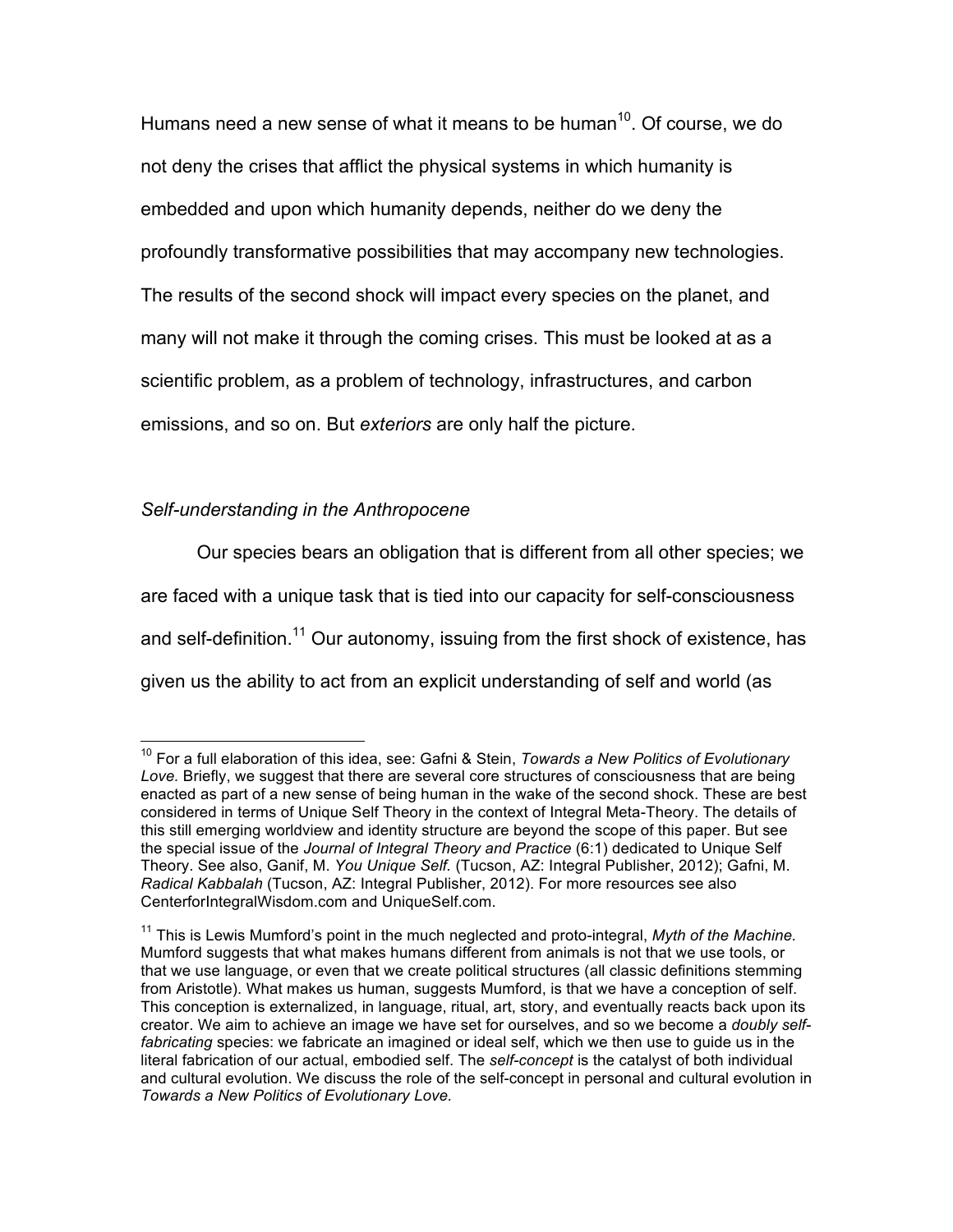opposed to acting on instinct, images, and implicit forms of knowledge and skill). Unlike animals, humans act in light of who they think they are. Frameworks of meaning are inescapable as the backdrop against which human agency and action take place. Worldviews are embodied, lived as concrete forms of life. Therefore, the self-understanding of humanity is at the core of what we will do and what we will become. Today, humanity's inability to understand itself is cascading into a planetary phase shift; our identity crisis is coinciding with the climax of the Anthropocene.<sup>12</sup>

Humanity's fate is intertwined with the fate of the planet itself. Our decisions in the next decades will determine the future of the biosphere, the Earth's geological trajectory, and, of course, our survival as a species. This is not some controversial science. Even climate change skeptics have to recognize the power of nuclear weapons to wipe the biosphere from the face of the planet's hard rock mantel. It is also impossible to overlook the sheer scope and impact of massive human infrastructures, such as dams, canals, and highway systems, which impact whole landscapes and ecosystems. The Earth is in our hands, and we not quite prepared for the responsibility. The second shock comes from realizing that it is up to us to assure the continuation of the world. We are existentially intertwined in a common density, both as a species and as a biosphereric community—a vast web of life now depends on our stewardship.

 <sup>12</sup> Anthropocene (from the Greek roots: *anthropo*, meaning "human" and -*cene* meaning "new"). This term is now being used as a formal unit of geological epoch division, basically suggesting that humanity has so impacted the Earth, that from a strictly scientific position our age constitutes a new geological epoch, a new stage in the history of the planet's basic physical being, especially it atmospheric and chemical composition. The term has deep roots, but was brought to prominence by Paul Crutzen, a Nobel Prize winning atmospheric chemist. The second shock is a cultural corollary of this, our new planet-changing species being.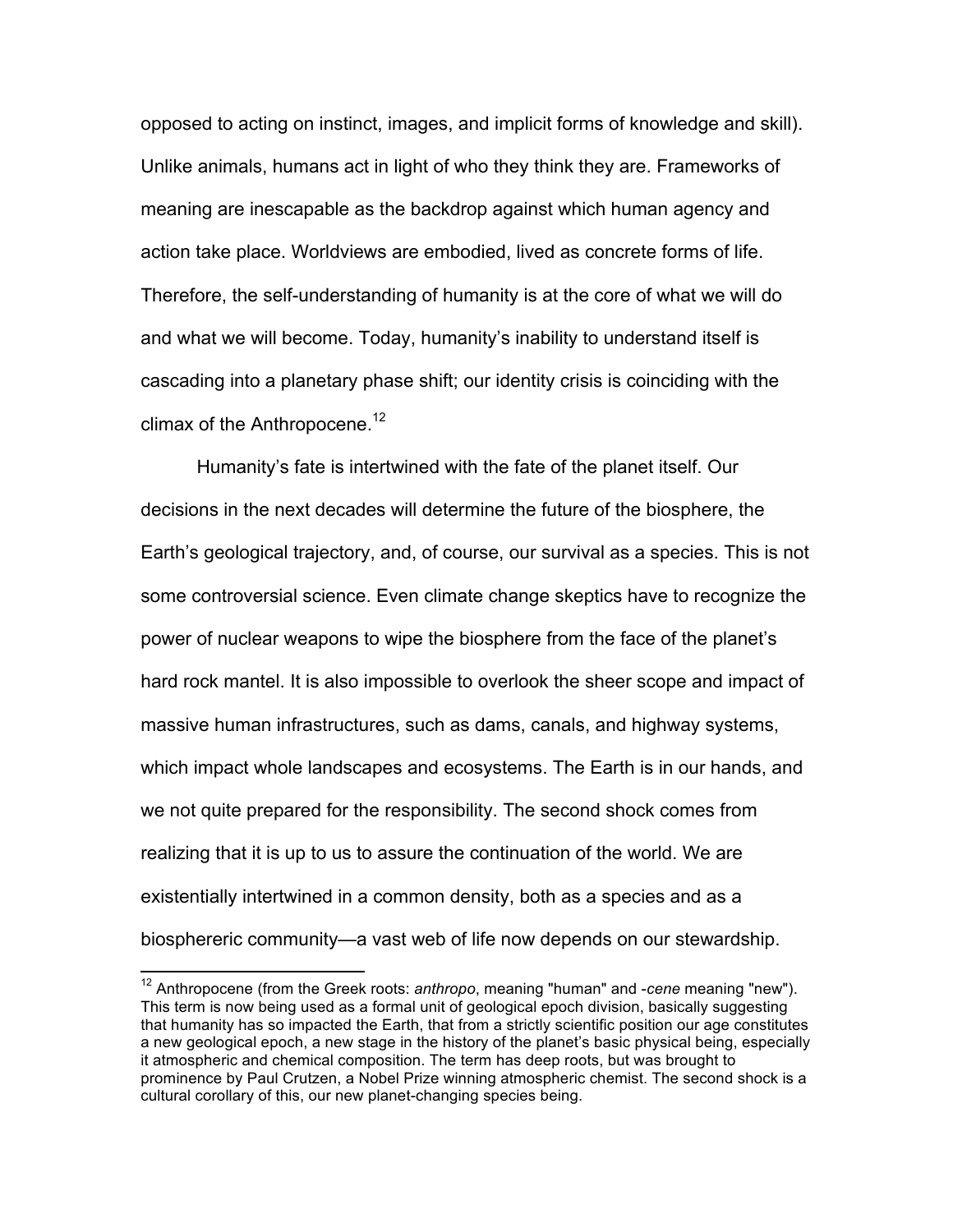As the second shock continues to dawn on us and eventually goes viral there will be a sweeping transformation of human cultures and identities. However, unlike the transformations that followed in the wake of the first shock, today's transformations must be undertaken intentionally, reflectively, and with the fate of the world in the balance. One of the great opportunities that has emerged during this time of great crisis is *the opportunity to change the selfunderstanding of humanity*. <sup>13</sup> This is, of course, the work of each and every person, but philosophers, theologians, scientists, and historians (among others) have unique roles to paly in putting their voice into the mix—as one voice among others, but a voice with distinct depth and clarity.

Jürgen Habermas<sup>14</sup> has suggested that for many cultural groups the sciences have supplanted traditional religious forms of life and languages of selfunderstanding. The physical sciences affect the way we live our lives mainly in the form of technological innovation, as a plethora of inventions, including new cars, computers, and medicines, change our daily routines and our sense of what is possible. Transportation and communication technologies have impacted our basic sense of time and space, resulting in the rapid and jarring processes of "time-space compression" that increasingly characterize post-modernity.15 Many

 $13$  For more on the current opportunities to reformulate the self understanding of the species, see: Stein, Z. "Beyond Humanity and Nature: Reflections on The Emergence and Purposes of MetaTheories." In Bhaskar, Esbjorn-Hargens, Hedlund-de Witt & Hartwig (Eds.) *Metatheory for the 21st Century: Critical Realism and Integral Theory in Dialogue.* (New York: Routladge, 2015).

<sup>&</sup>lt;sup>14</sup> Habermas, J. The Future of Human Nature. (London: Polity Press, 2003).

 $15$  London is simply not as far away from New York as it used to be. Where it used to take a person, commodity, or news headline weeks to get from London to New York, now it happens in hours. Perishable foods are trucked across continents and are easer to find than foods grown in my town; gadgets for my house are shipped across oceans and easier to buy than gadgets produced in my state. Wars on the other side of the globe are streamed into my living room in HD,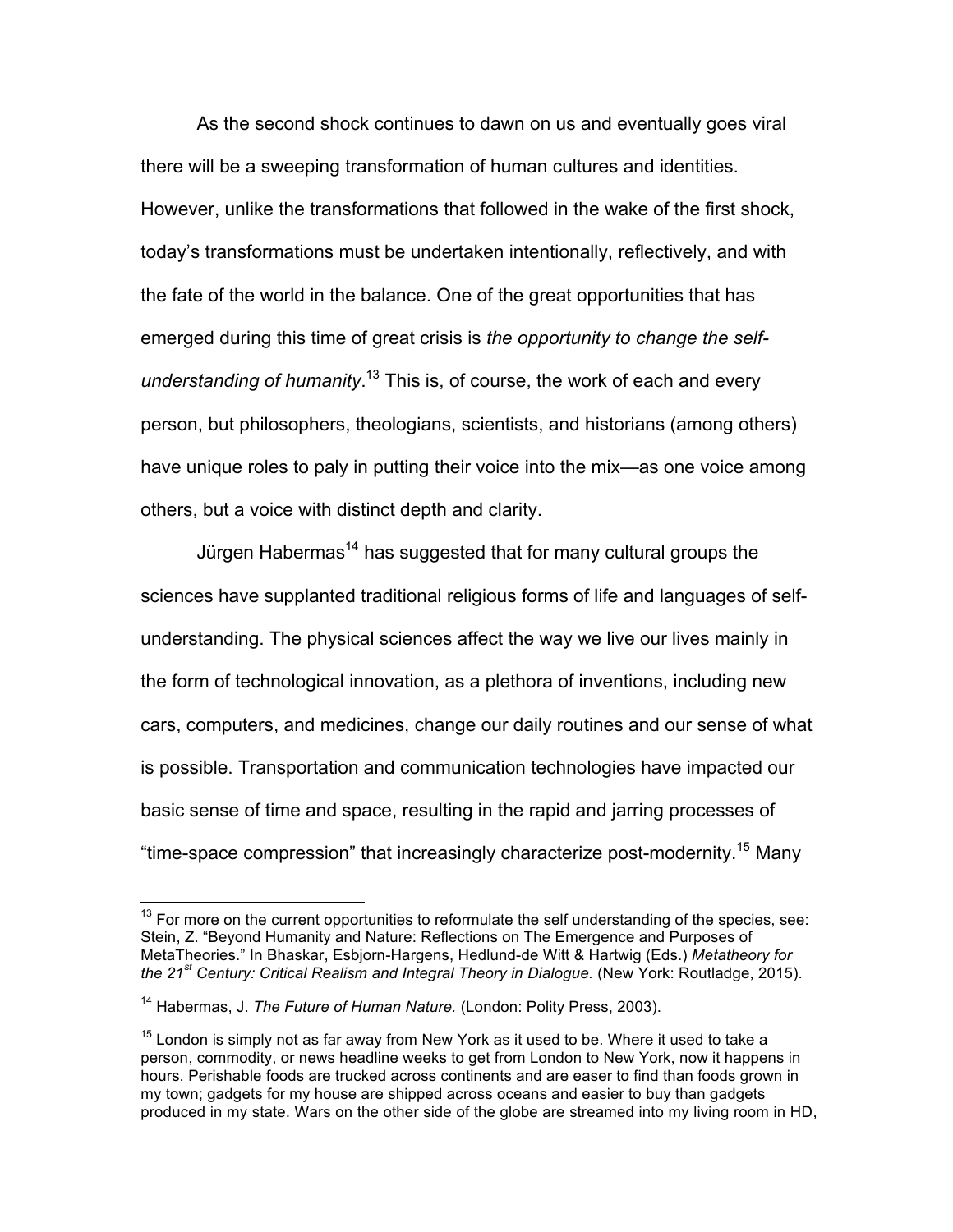of us in the post-industrialized and post-modernized world more or less *expect* we build our lives around the idea—that we will likely live into our 70s (not our 40s, as it was only a century ago), that we can travel hundreds of miles in a matter of hours (not days, as it was only two centuries), and that we can talk to our friends and family instantaneously from almost anywhere (as opposed to sending letters or simply enduring long periods of silence, as it was only a century ago). Who we think we are, what we believe we are capable of, and our sense of self, have all been fundamentally altered by advances in the physical sciences, especially in the realm of human built technological infrastructures and environments.

The human sciences (psychology, sociology, economics), on the other hand, affect our everyday lives by more directly shaping the very ideas we use to understand ourselves. These sciences tell us stories about what it means to be human and thus explicitly re-shape the action-orienting self-understandings of individuals. Consider the last time that ideas about genetics, evolution, or unconscious motivations factored into your thinking about your own or someone else's behavior. Now contrast this with the last time religious or meta-physical ideas figured in your explanations of self and other. Even if you are a deeply spiritual person, most progressive religious practitioners and adepts have

<u> 1989 - Andrea Santa Andrea Andrea Andrea Andrea Andrea Andrea Andrea Andrea Andrea Andrea Andrea Andrea Andr</u>

but I have a thousand channels, and could just as easily watch a live soccer match in Dubai. Distant friends and family are closer than ever, as are strangers and celebrities, who are never more than a click away from being with me almost anywhere. The list goes on of the ways we are living in a smaller, faster, and more interconnected world than at any time in history. For more on the important idea of "time-space compression" see: Harvey, D. *The Condition of Post-modernity.* (Malden, MA: Blackwell, 1990). In *Towards a New Politics of Evolutionary Love,* we discuss the psychological and emotional impacts of the pseudo-omniscience that results from extreme timespace compression, especially from the instantaneous and relentless coverage of the profitdriven news media.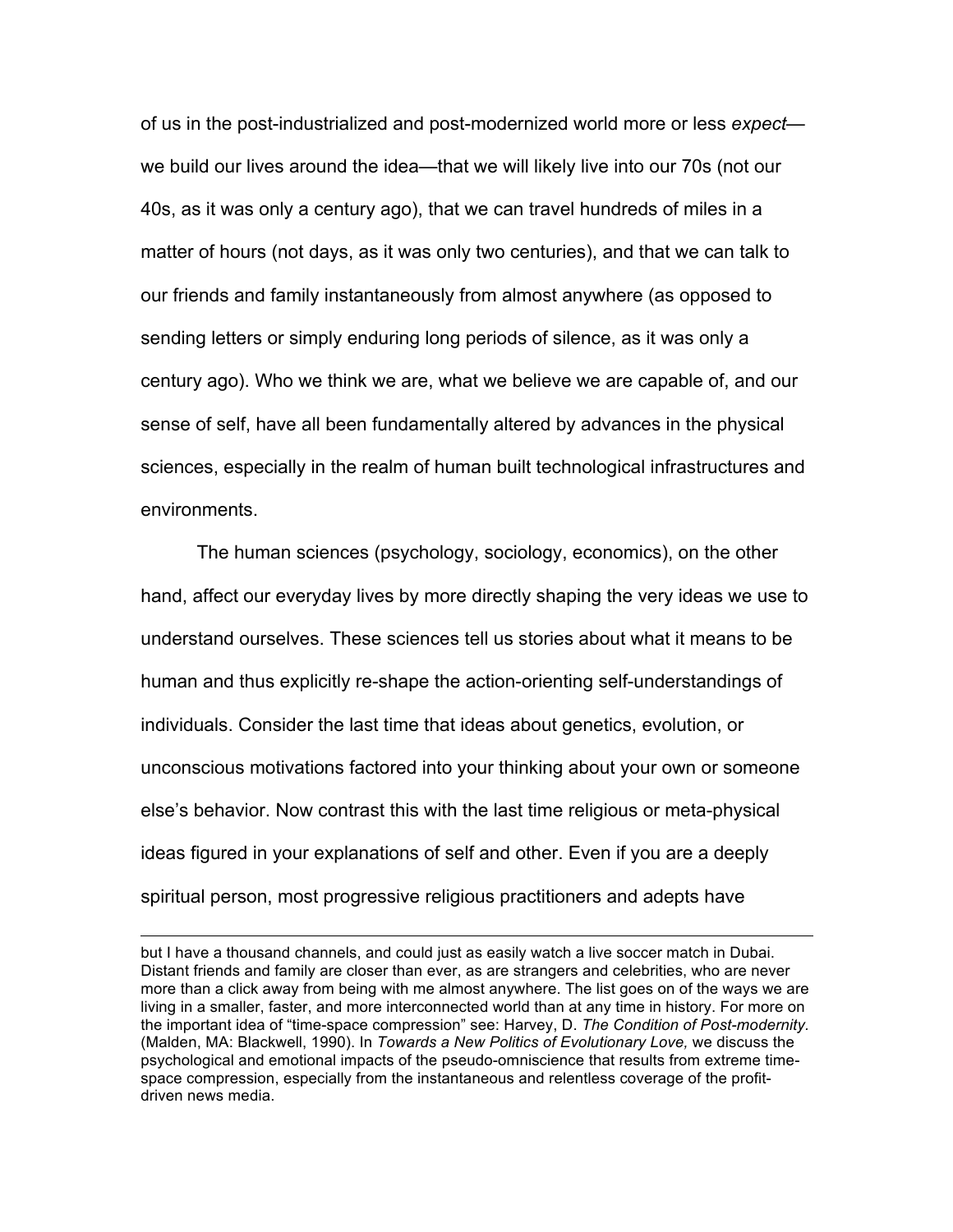embraced Darwin and Freud.<sup>16</sup> Scientific ideas color our thinking about what it means to be human. Colorful brain scans are featured on magazine covers that declare new "facts" about human nature, such as that we are "built to be selfish" or "wired to fall in love" in the presence of certain pheromones. Every two weeks, it seems, scientists find a genetic marker for something, be it as trivial as shopping addiction or as sinister as criminal behavior. Things that used to be part of our taken-for-granted cultural traditions and community know-how have been split off, objectified, made "scientific," and are now being sold back to us as "official knowledge"— the science of child raising, the science of sleep, of sex, of productivity at work, of wellness, health, and death. These passing popular science fads betray a deeper uncertainty about who and what we are. What will be the accumulated impacts of this culture based on a transient and scientifically re-explained (and re-explainable) sense of human nature? We face t a specieswide identity crisis resulting from the fracturing and disenchantment of our sense of what it means to be human.

Importantly, these cultural trends toward the "scientization" of everything are both good and bad. Science has brought both dignity and disaster. Both the optimists and pessimist are right, although they are also both wrong. But the underlying issue is ignored by both camps is that of our core identity. The point

 <sup>16</sup> Of course, we do not mean to suggest that it is *literally*, or only, Darwin and Freud that are embraced in most non-fundamentalist religious contexts. We are speaking figuratively. The point is simply that advances in the scientific understanding of humanity have impacted many religions and changed the nature of religious belief and faith for huge numbers of people. Outside of very conservative and fundamentalist contexts the question is not whether to embrace science, but how, in what ways, and to what extent. Delineating the line between religious and scientific conceptions of humanity is an essential tension for post-modern religiosity and spirituality. For more on the seemingly intractable "religion vs. science" debate, see: Wilber, K. *The Marriage of Sense and Soul* (New York: Random House, 1998).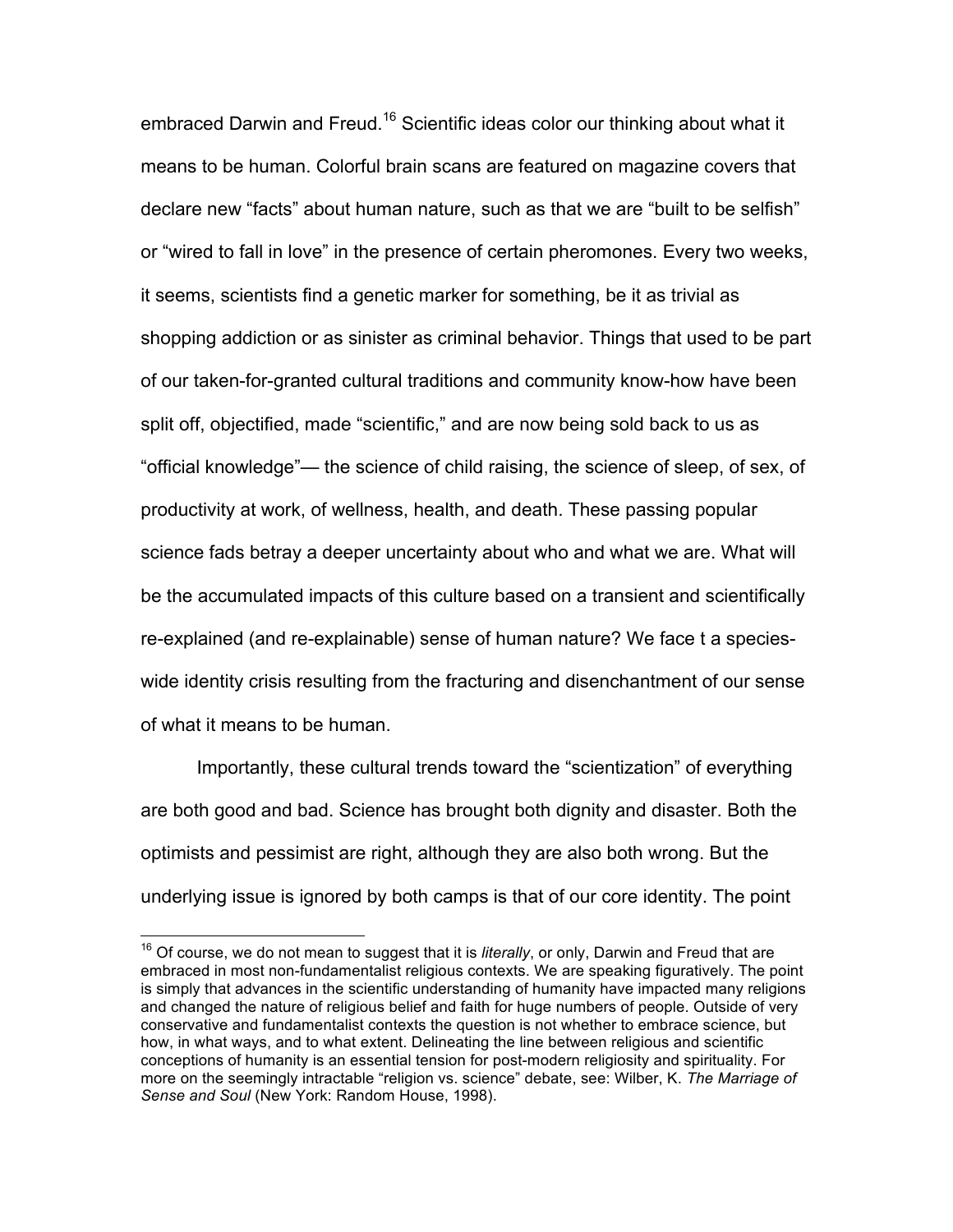here is simply that history has brought us to a place where humanity has become confused about its own identity and purpose.<sup>17</sup>

#### *Towards an Integral Vision of Humanity's Future*

Make no mistake: this is not an argument against bold hypotheses and good research in the human sciences, nor is it an argument against increasing the overall scientific knowledge possessed by humanity. What Habermas offers, and we echo, is an argument against those forms of *scientism* that aim to systematically contradict deep-seated aspects of the self-understanding of the species. Irresponsible scientific generalizations run the risk of undermining the psychological capacities that enable autonomous ethical agency and human dignity. Suppose a critical mass of humanity becomes scientifically convinced that they are "not wired for obligation," or a whole generation of adolescents

 <sup>17</sup> To avoid any misunderstanding, it should be said that humanity \*as a whole\* has *never* known its true identity and purpose. This is not something we once knew and have forgotten, or something we lost and must now find. No doubt, certain cultures have previously been *convinced*  of a particular identity and purpose for all humans, and there have been visionaries who've offered their stunning guesses at the riddle of our being. The difference now is not ignorance we've always been ignorant—the difference is that now there is wide spread knowledge of our ignorance and an unprecedented groping toward truly new answers—answers that are postdogmatic, post-disciplinary/academic, post-conventional, and trans-national/ethnic. These new answers emerge from the integration of the best insights of pre-modern or traditional, modern and post-modern culture. The shared insights of the great ancient wisdom traditions are often referred to as the perennial philosophy. This is critical place from which to begin. However it is insufficient. Taken only by itself it is regressive, failing to account for the evolution of consciousness, which brought us democracy, human rights, ideals of universal love and so much more. We must therefore add to the perennial philosophy the best insight of modernity (science, for example) and the best insight of post-modernity (cultural studies, for example) and then articulate an integral view that transcends and includes all of them. It is also worth noting that it would be a mistake to understand the recent upwelling of fundamentalist religion as a sign to the contrary. This reactive, and often violent, grasping and entrenchment of tradition is driven precisely by the now inescapable and hegemonic force of *alternative stories* about the meaning of humanity. The biggest sacrilege—and what looks to fundamentalist cultures like godlessness—is really the "storylessness" of post-modern culture, which stems in part from its (pseudo)-scientific basis; a non-foundationalist, open-ended, "choose your own adventure" worldview that glibly dismisses ancient traditions by citing the latest scientific headline, and then dismisses that headline when a newer study is released. Neither fundamentalism nor a glib scientism will produce a compelling new story that can guide us in the next stage of our evolution.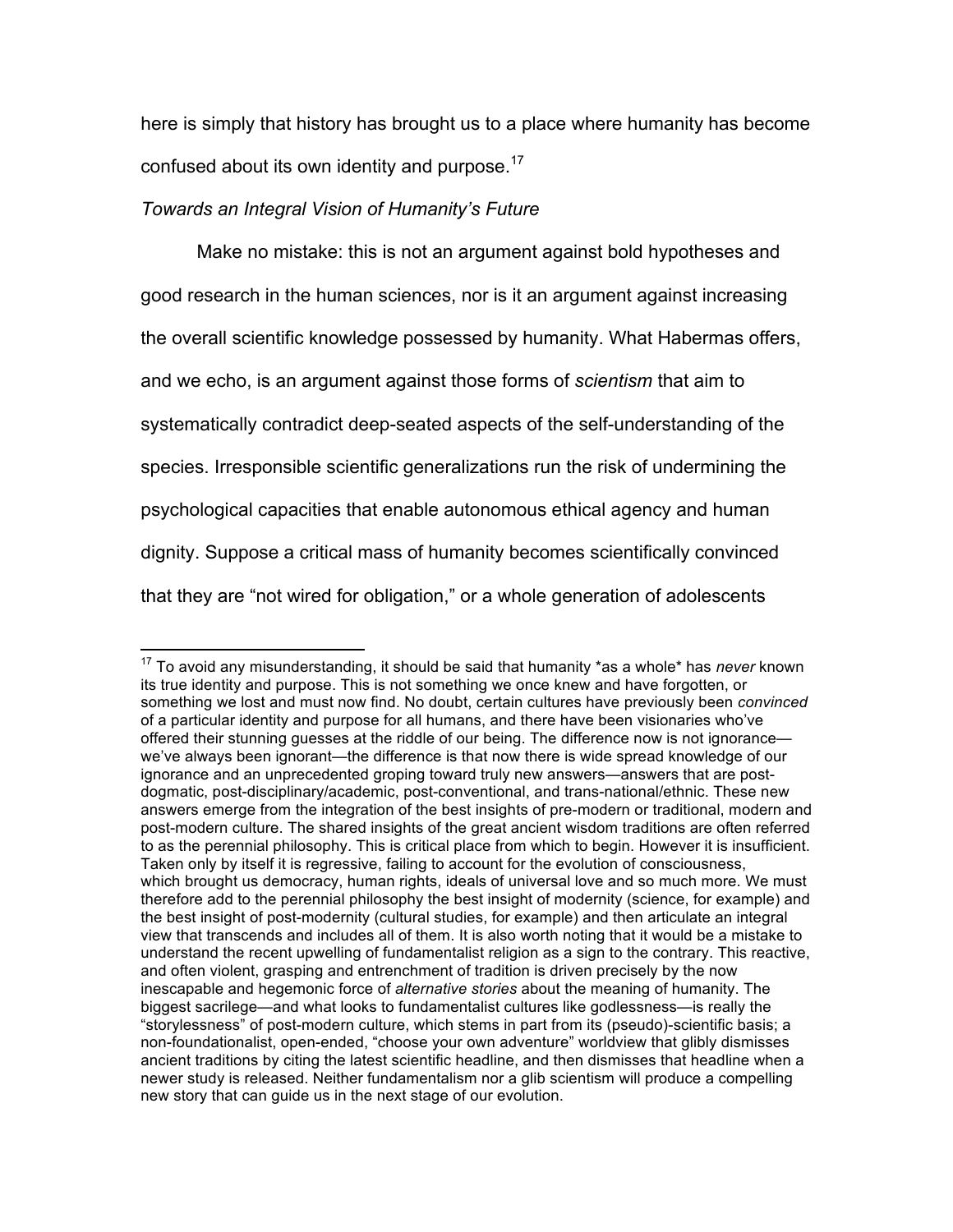comes to instinctively justify themselves with thoughts of "my brain made me do it" or "it's just in my genes." Radically counterintuitive, fragmented, and reductionist scientific accounts are *irresponsible* (above and beyond their simply being *false*), especially when the likelihood of their being adopted as an aspect of selfunderstanding is high and the appropriateness of their serving this function is low.

There is an urgent ethical imperative for *comprehensiveness*, for a larger Integral Meta-Theory, where the sciences are put in context and balanced against non-scientific forms of knowledge, such as ethics, aesthetics, hermeneutics, and therapeutics.<sup>18</sup> Contemporary global crises require problemfocused integrations of diverse and fragmented areas of academic knowledge. No one specialist, citizen group, government department, or laboratory can solve any of the real problems that face us. The knowledge and skill we need requires us to transcend and include the  $20<sup>th</sup>$  century's disciplinary fragmentation in the structure of 21<sup>st</sup> century post-disciplinary problem-focused think tanks.<sup>19</sup> The institutionalization of Integral action-oriented research is to be guided by the pursuit of innovations for our interiors—revolutions and transformations of

<sup>&</sup>lt;sup>18</sup> The idea that there are valid "non-scientific" forms of knowledge is complex. It is elaborated in the discussion of Integral Meta-Theory in *Towards a New Politics of Evolutionary Love*. Let us say here simply that scientific knowledge (especially when deified as *narrowly empirical*, i.e., dealing only with things that can be physically sensed) is only one form of valid knowledge among many. At its most complex, Integral Meta-Theory provides a map of eight families of methods for generating valid knowledge, four of which are "non-scientific" in this narrow sense.

 $19$  That is, traditional knowledge production in the disciplinary confines of the modern university system is important, and should be advanced. There must, however, be an understanding that these forms of knowledge are *partial by design*. The special sciences and academic specialties are just that, specialized. Given this, there is a great deal of work to be done by *those who specialize as generalists*, or who do the work of post-disciplinary synthesis. See: Stein, Z. "Modeling the Demands of Interdisplinarity*,*" *Integral Review* 4 (2008): 92-107. This kind of Integral work is the goal of the think-tank at the Center for Integral Wisdom.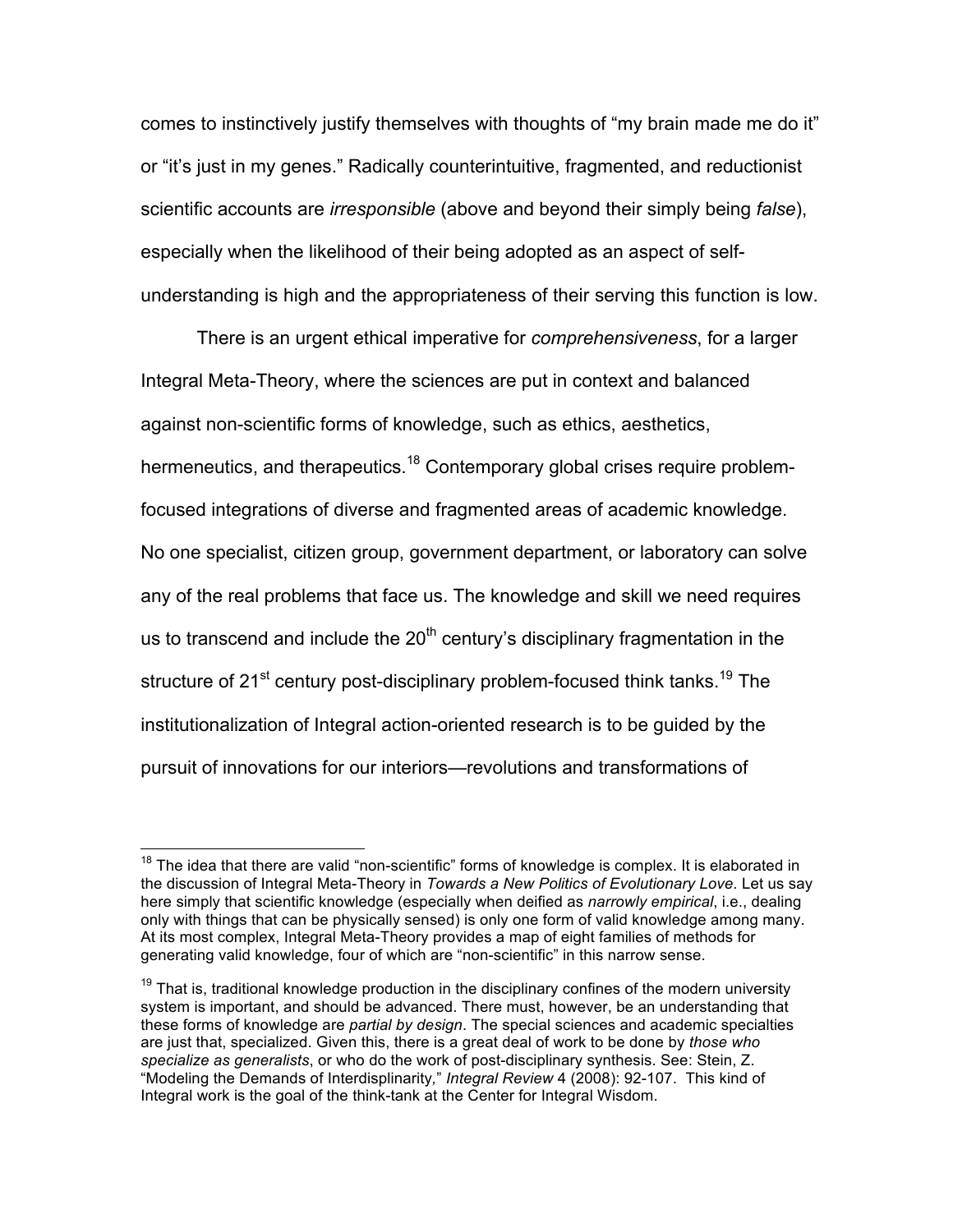consciousness—that will liberate human potential and result in the emancipation of humanity on a planetary scale.

Let's take stock what has been said so far. We face a species wide identity crisis that is accompanied by the exhaustion of the biosphere's tolerance for industrial infrastructure; an identity crisis accompanies the climax of the Anthropocene. The arguments in these pages amount to this: during remarkable times of transition, such as ours, *we must keep an eye fixed on our interiors*, on our states of our consciousness, communication patterns, intentionality, and expressions of humanity. World saving technologies may come, or they may not. In either case, the world will not be saved if the consciousness wielding these technologies is not evolved enough to make good use of them. The midwifes of our future meta-industrial planetary civilization must have a profound sensitivity to the *interiors* of the social forms engendered by their "world saving" technologies, be they biological, computational, or geo-engineered. Human emancipation is different from mere human survival. Survival is a physical precondition for emancipation, which amounts to much more than physical *sustainability*. Emancipation requires social structures that allow individuals the freedom to take up unique, and reflectively chosen life-projects, to express new conceptions of humanity, and to engage in the continuation of traditions essential to their worldviews.

Global emancipation will require a coherent new sense of human identity, dignity, and purpose, consistent with the evolving revelations of science, and yet inclusive of religion and of spiritual experience. But there will be no new "world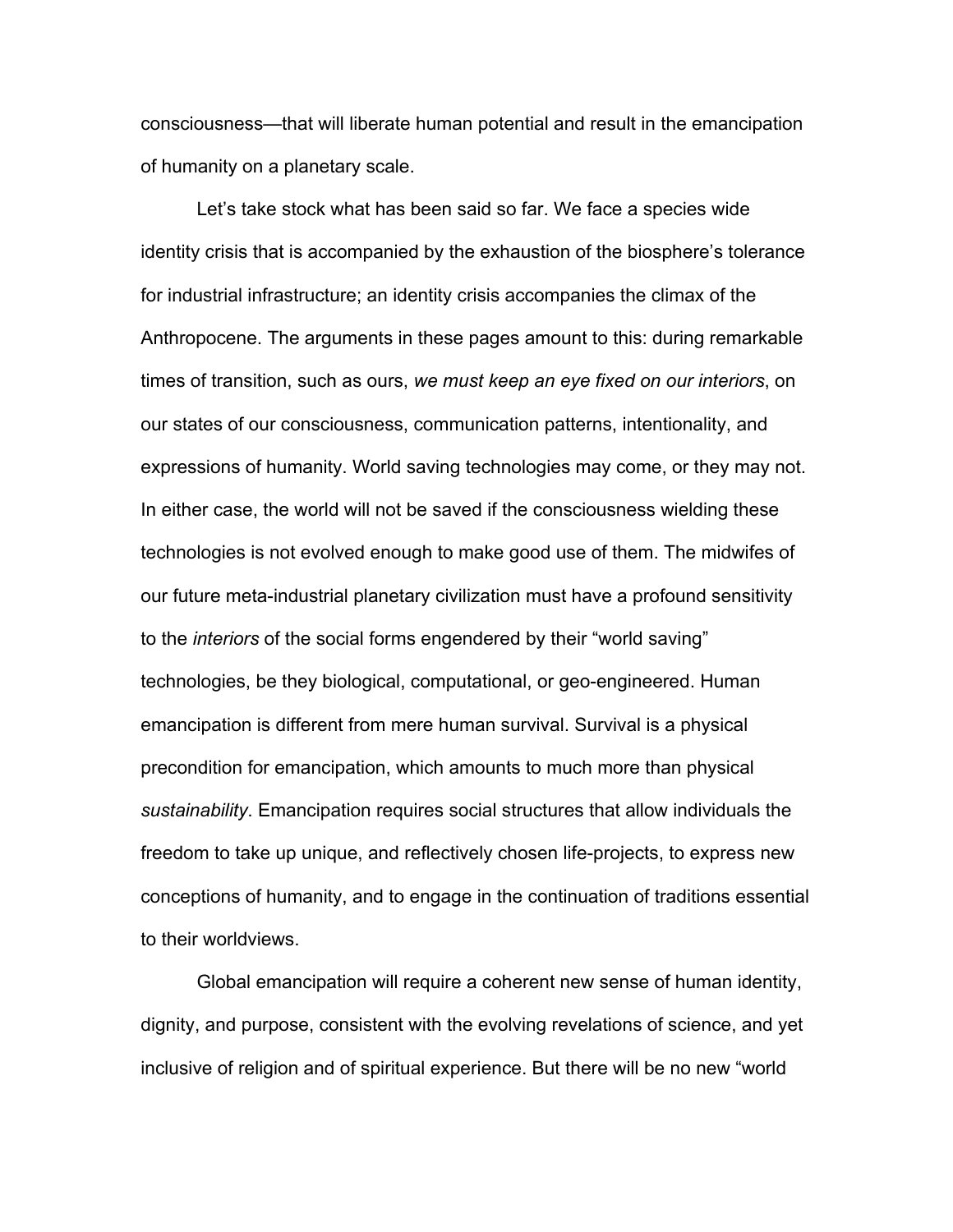saving" dharma, philosophy, or religion immune from the risk of creating unconscionable social forms and identity structures. At this point in the evolution of culture we must not shy away from considerations about the future of global religious and ethical configurations, nor from articulating preferable possibilities for the future of religion and humanistic ethical frameworks.

William James's dictum about humanity's need for a moral equivalent to war rings more true now than ever,  $20$  especially in our age of perpetual wars involving military operations of enormous scope and cost. We recommend in the strongest possible terms that tremendous energy and resources be rechanneled into planning for the vast educational reconfigurations facing humanity in the coming decades. As cultures and personalities continue being fractured and fragmented from the relentless push of *planetization* and the accompanying second shock of existence, it is creating a new, fervent, and widespread need for conversations about our missing common story. The second shock is a profound global meta-narrative that has forced its reality upon humanity; it implicates everyone, and thus brings us all into an unprecedented conversation about our collective identity, our species being. In the throws of planetary crisis, we will begin collectively creating a new sense of what it means to be human. In our fuller presentation of these ideas in the book, *Towards a Politics of Evolutionary Love*, we present some ideas as an offering, a contribution to the evolving conversation about the future of humanity and the nature of the world to come.

<sup>&</sup>lt;sup>20</sup>See, Richardson, Robert, D. *William James: In the Maelstrom of American Modernism.* (Boston: Houghton Mifflin, 2006).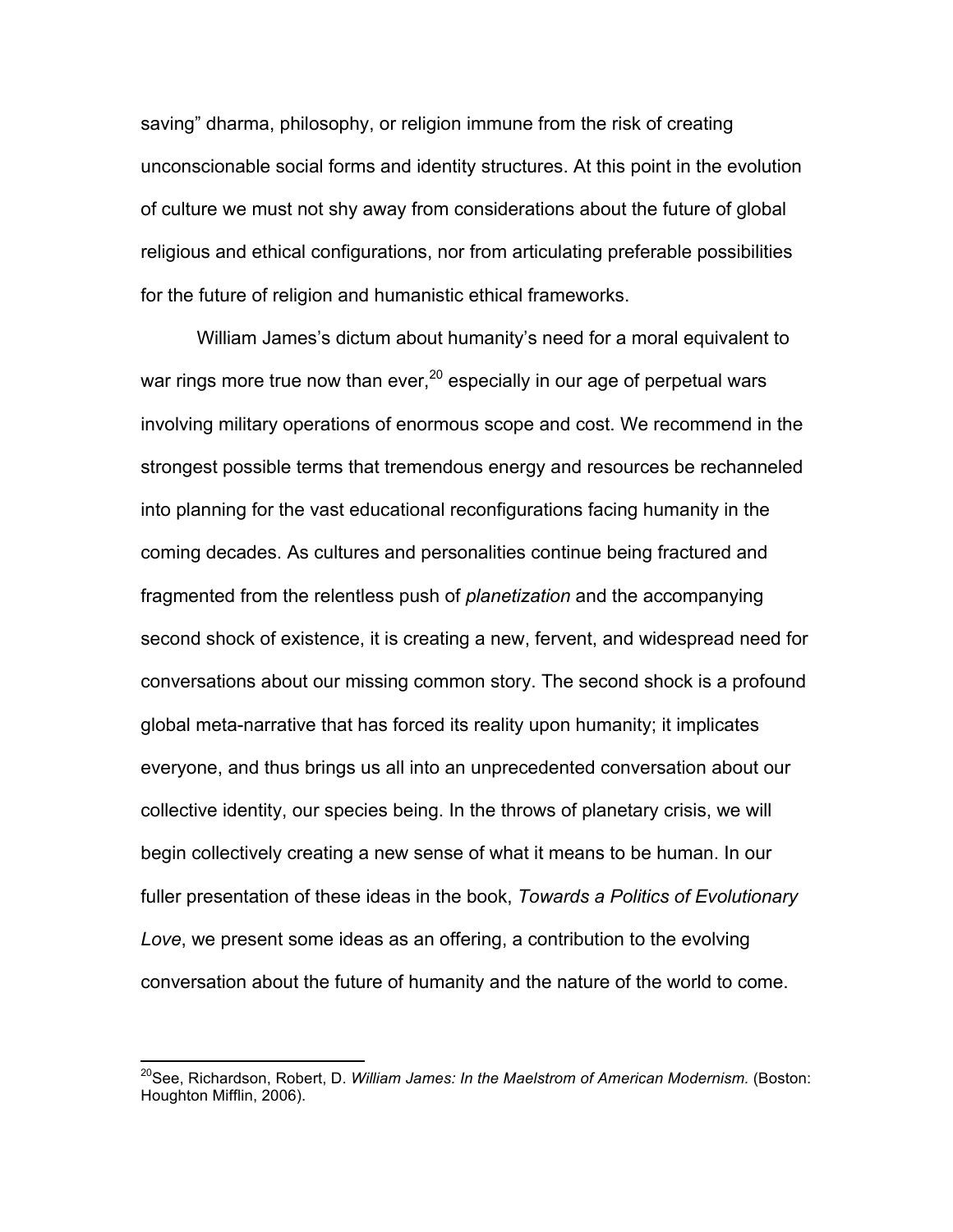#### **Sources cited:**

Becker, E. *Denial of death.* New York: Free Press,1972.

Gafni, M. *The Mystery of Love*. New York: Atria Books, 2003.

Gafni, M. *You Unique Self.* Tucson, AZ: Integral Publisher, 2012.

Gafni, M. *Radical Kabbalah.* Tucson, AZ: Integral Publisher, 2012.

Gafni, M, Ed, Journal of Integral Theory and Practice 6:1, a special issue devoted to Unique Self Theory. specifically M, Gafni, *The Evolutionary Emergent of Unique Self, A New Chapter in Integral Theory*, which is the seminal academic article on Unique Self theory.

Gafni, M. & Stein. Z. *Towards a New Politics of Evolutionary Love*. San Francisco: Integral Wisdom Press, Forthcoming, 2015.

Harvey, D. *The Condition of Post-modernity.* Malden, MA: Blackwell, 1990.

Mumford, L. *The Myth of The Machine, Vol 1.* New York: Harcourt Brace, 1967.

Naam, R. *Infinite Resource.* Lebanon, NH: University Press of New England, 2013.

Pieper, M. *Humanity's Second Shock and Your Unique Self.* Independent Publishing, 2014.

Richardson, Robert, D. *William James: In the Maelstrom of American Modernism.*  (Boston: Houghton Mifflin, 2006).

Stein, Z. "Modeling the Demands of Interdisplinarity*,*" *Integral Review* 4 (2008): 92-107.

Stein, Z. "Beyond Humanity and Nature: Reflections on The Emergence and Purposes of MetaTheories." In Bhaskar, Esbjorn-Hargens, Hedlund-de Witt & Hartwig (Eds.) *Metatheory for the 21st Century: Critical Realism and Integral Theory in Dialogue.* New York: Routledge, Forthcoming, 2015.

Wilber, K. *Up From Eden.* Boston: Shambala, 1981.

Wilber, K. *Sex, Ecology, Spirituality*. Boston: Shambhala, 1995.

Wilber, K. *The Marriage of Sense and Soul.* New York: Random House, 1998.

**Zachary Stein** received his doctorate from Harvard University. work focuses on social justice and education through the lenses of developmental psychology and integral metatheories. He was a co-founder of Lectica, Inc., a non-profit dedicated to the research-based justice-oriented reform of large-scale standardized testing in K-12, higher-education, and business. He has published in a wide range of outlets including *American Psychologist*, *New Ideas in Psychology*, *Mind, Brain, and Education*, *Integral*